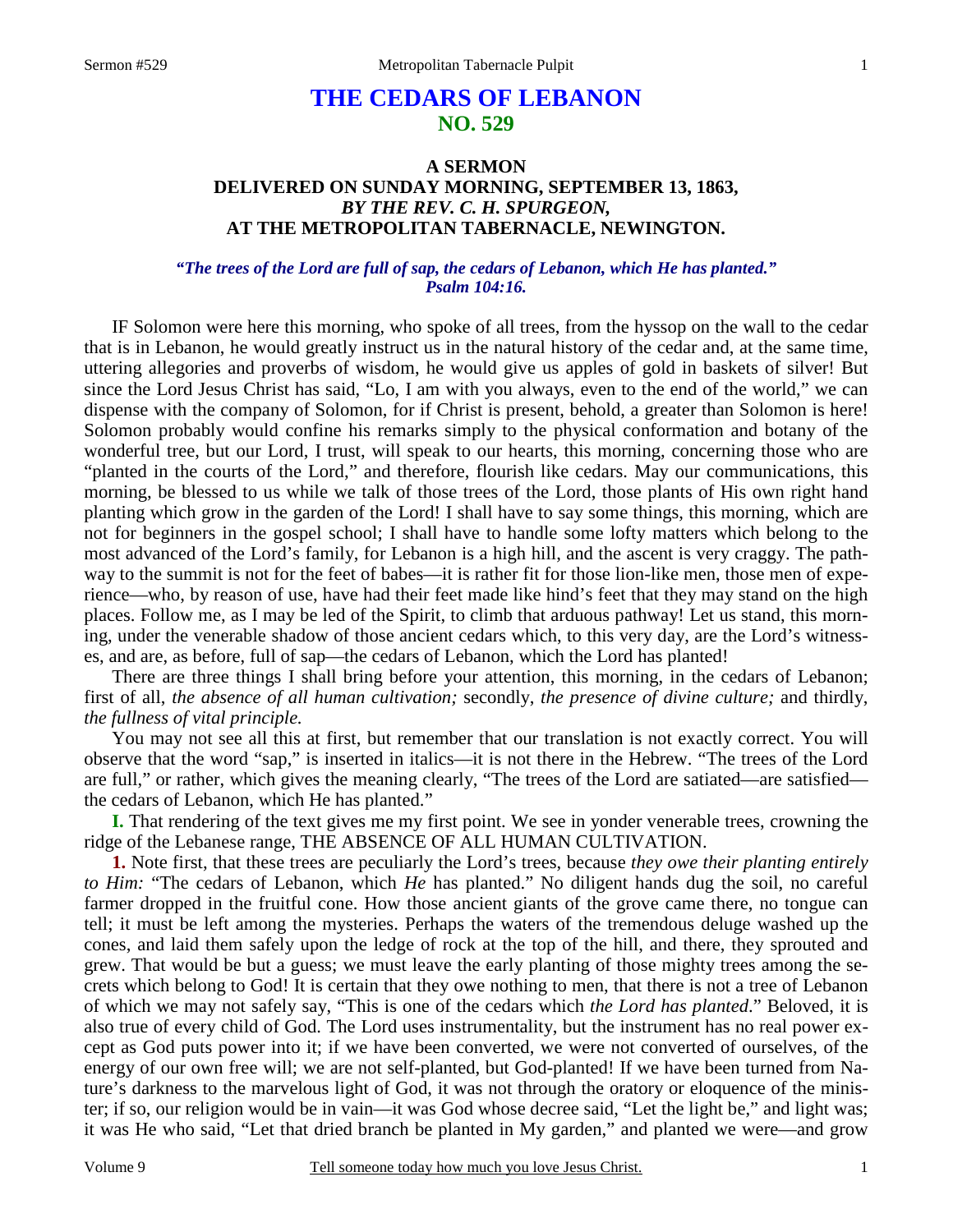we must—and shall, while He supports us! The mysterious finger of the divine Spirit dropped the living seed into a heart which He had Himself prepared for its reception, and there it sprang up and continued to grow from the tender shoot until it towered aloft as a goodly cedar of mighty girth! Every true heir of heaven, like the cedar, acknowledges the Great Husbandman as his planter.

**2.** As I look upon those noble trees, I note that *they are not dependant upon man for their watering*. Yonder trees in the plain are fertilized by little canals running at their roots, and therefore, are they green, but these on the top of Lebanon, who shall find a stream for them? Who shall bring the rivers of water to their feet? How shall the gardener empty his bucket that they may drink? No, there they stand on the lofty rock, not moistened by human irrigation, and yet, your heavenly Father supplies them. The clouds, those wandering cisterns of the sky, arrested by their branches, hover round them, and at last pour down in deluges the fructifying rain; or the ledges of the rock retain the streamlets which trickle from Lebanon's snowy peaks, and then, the roots of the cedar drink up the nourishment which they require, but man has nothing to do with it. Man's cultivation withers in the plain below; when autumn comes, the fields are all dry and parched. Man only preserves to himself a little spot of green by perpetually using the processes of irrigation, but these cedars owe not a single drop to the power and energy of man! Well, now, so is it to the Christian who has learned to live by faith. He can say—

### *"My trust is in the Lord alone, My rock and refuge in His throne! In all my fears, in all my straits, My soul on His salvation waits!"*

He is independent of man, even in temporal things, because he has learned to trust in his God; he believes the promise—"Your bread shall be given you, and your water shall be sure." And the bread and the water *are* sure to him. In spirituals, though he uses the means, though he loves the pastor after God's own heart, though he loves the pastures where he feeds, and is made to lie down, yet, still he sings, *"The Lord* is my shepherd; therefore, I shall not want. *He* leads me beside the still waters; *He* makes me to lie down in green pastures." On no priest does he rely, on no persuasions of eloquent tongues does he depend, for his full and his continued maintenance, he looks to the Lord his God, and to Him alone! The dew of heaven is his portion, and the God of heaven is his fountain! Every Christian, thus, is a tree of the Lord, in His planting, and in His watering.

**3.** Furthermore, if your eyes look attentively at yonder cedars, you will see that *no mortal might protects them*. They are planted on a mountain ridge no less than 6,000 feet above the level of the sea; the snow frequently lies upon their branches in enormous masses; they are in the most exposed position conceivable. When the cedars were as yet but young, the browsing goat might have destroyed them; as they grew up, the heavy falls of snow must have completely buried the young trees. Afterward, they were subjected to many dangers. Up there, the lightning is at home; there, the callow tempests try their young wings. Lebanon's towering peaks must be a frequent mark for the thunderbolts of God, and sometimes, when the time has come, the voice of the Lord, that makes the hinds to calve, also rends the cedars of Lebanon, and the hoary prince of the forest bows humbly at the touch of the scepter of his King! These trees owe nothing—for their preservation from storm, wind and tempest—to man! There is no hedge set about them; there are no means used to shore up the limbs as they begin to drop by weight man does not even keep the goat from them. They are left there unprotected in the pitiless storm and terrible blast, and yet, the veterans survive! The cedars of Lebanon have not all fallen even beneath the insatiable axe of man—still they stand—God's trees, kept and preserved by Him, and by Him alone! It is precisely the same with the Christian. He is not a hot-house plant, sheltered from temptation; he does not live in a world of holy and hallowed influence, preserving him from sin; he stands in the most exposed position, on yonder bare rock, where winds of mysterious Satanic influence, and dreadful earthquakes of his own doubts and fears daily try him; where terrific thunderbolts from God's right hand, the thunderbolts of desertion and stern affliction all come against him; he has no shelter, no protection, except this—that the broad wings of the Eternal God always cover the cedars which He Himself has planted! Oh, it is magnificent to think how the Christian bears up! Weak, feeble, less than nothing in himself, yet so mighty that all hell cannot crush him, and the united hosts of the world, the flesh, and the devil, cannot prevail against him! I think I hear the cedars, as the trees of the woods clap their hands, shouting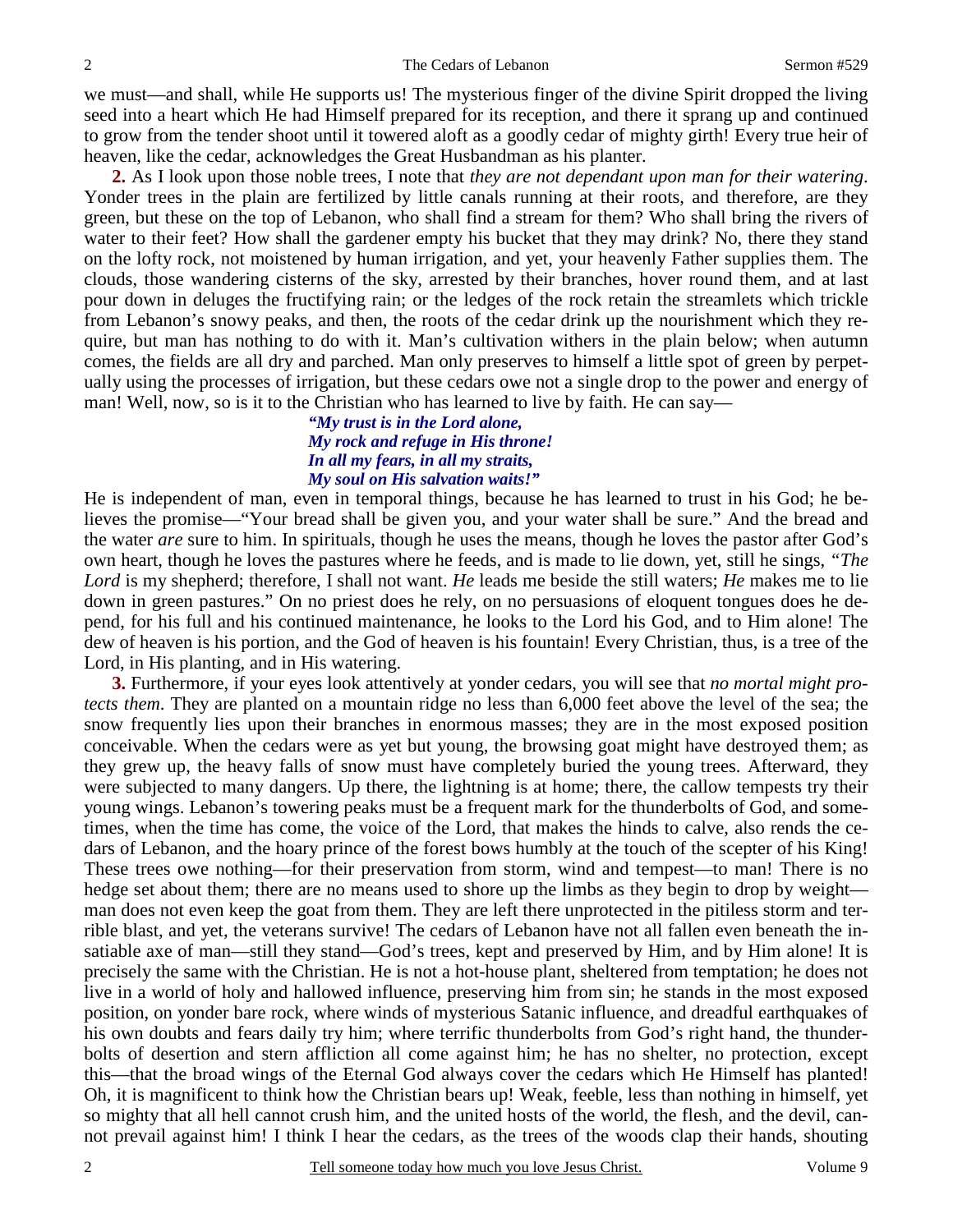aloud—"In all these things we are more than conquerors," as they remember lightning, and snow, and storm; and so with the cedars of the Lord, when tribulation, and trial, and distress come upon them— "We are more than conquerors through Him who has loved us." Brothers and sisters, forget not that our refuge is in the Lord alone!

**4.** Fourthly, *as to their inspection—*they also preserve a sublime indifference to human gaze. Perhaps for thousands of years, they may not have been looked upon by human eyes at all. Moses desired to see "that goodly land and Lebanon." David often saw them, and he sang of that handful of corn whose fruit shall shake like Lebanon, but I cannot find that the cedars have become a whit more green now that they are visited by pilgrims, nor, on the other hand, that they lose anything of their verdure because the evil eyes of man may have glanced upon them! Solomon spoke of one who was "excellent as the cedars." Sacred to God, they stand high up in lonely grandeur, indifferent to mortal judgment. When the virgin snows of Lebanon were untouched by man's polluted foot, and the Eternal walked in tempest, stepping from crag to crag, or when in the cool eventide, the Unseen One trod their hallowed aisles, these trees were God's trees, and God's trees alone, stretching out their broad branches for Him to gaze upon, quite content if at high noon, or in the deep gloom of midnight, the Great Planter in solitary glory looked down upon them! It is just so with the Christian. He stands, like the cedars, in a conspicuous position, but he courts not observation; he is like a city set upon a hill, yet, still consciously he walks *before the*  Lord in the land of the living; he owes nothing to the smiles of men, and he cares as little for their frowns! I mean that true believer who has so grown in faith that he no longer leans upon an arm of flesh, but understands how to stand upright; I mean that advanced Christian who has not one foot upon the sea, and the other on the land, but has put both his feet on the rock of ages, and lets earth reel if it will, and bids the storms come, and the winds blow, unmoved, possessing a deep calm within, because *he looks to God!* This is his joy and his only joy, "You, God, see me, my Father who is in heaven knows my needs, *He* looks upon me, and regards me." Out with the piety which depends upon the public eye! Away, away, away with the religion that needs to be watched, and guarded lest it desert the standard. I am not to have religion like a dog collar, which I may slip off and on, and feel glad to be rid of it; it must be part and parcel of my being! My religion must be a thing which lives in the notice of God, in my closet, and in my secret heart; a religion which I bring into public because I cannot leave it behind. It must not be the Pharisees' paint and tinsel which he puts on in the public place, and privately laughs at when he gets alone! Ah, my brothers and sisters, we need to be like the cedars, caring only for God, minding little whether we are praised or blamed by any of human shape! If you cannot feel it sufficient honor to be known of Him who sees in secret, you have need to begin to live aright!

**5.** Nor have we finished here the glorious independence of the cedar. I would I had a tongue to tell it all out, it is a theme for poet or bard. We need a Coleridge or a Milton to sing the majesty of those grand old trees in their solitary glory. Note that *their exultation is all for God* and not for man. When the fig tree yields its figs, it may well say, "Thanks to the cultivator who has taken so much care of me." When the vine gives up her luscious clusters, she has to thank the vinedresser who has used the pruning knife. When you walk your gardens, all your plants praise you as well as God, because of your care for them. But what say the cedars? Who has planted the cedars, or who has watered them? Who has pruned them—who has hedged them about and kept them in the day of storm? The Lord, even the Lord, alone, has been everything unto the cedars and, therefore, David very sweetly puts it in one of the last Psalms, "Praise you the Lord, fruitful trees and all cedars." The cedars have not a green leaf to magnify man with, nor a single cone with which to make him proud; the cedar's silent song is, "Let Jehovah, God of Israel, be praised, and when we fall, let our split timbers build a temple to His praise, for unto Him, and unto Him alone we grow." They fell, you know, many of them, beneath the axe of Hiram, and floated on the sea to Joppa; and then again were carried to Jerusalem; but it was that they might make the holy place, and build the pillars of the temple of God! So, Christians, is it with you! There is nothing in you that can magnify man. If you understand yourselves aright, you give unto the Lord glory and strength, for your only thanks are due to Him. Your praise, your gratitude shall ascend to Him who chose you before ever the earth was; to Him who bought you with His precious blood; to Him who quickens and preserves you by His Spirit; and when you die, this is your hope and joy—that you shall be pillars in the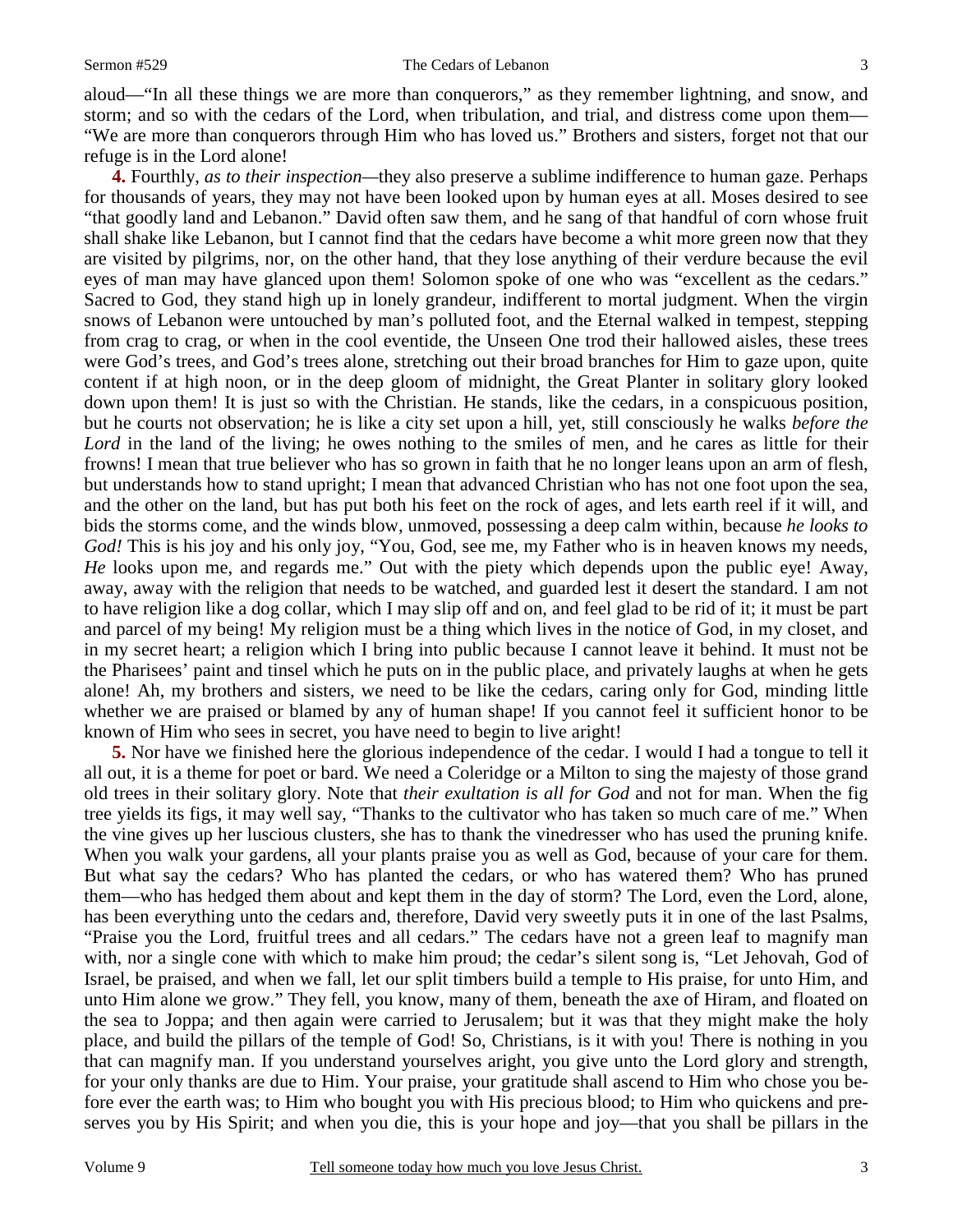temple of your God, and go no more out forever! You are the Lord's trees from first to last; if you know yourselves aright, the Author and Finisher of your Faith is your Divine Redeemer!

**6.** I do not know that there is a cedar upon Lebanon which is not also *independent of man in its expectations*. They never expect to be fenced about and hedged; they never reckon upon being preserved and watered by man. We have many schemes, but I have heard of none for preserving the cedars! Speculations are rife every day, and one would scarcely be astonished by a projected railroad to the moon, but as yet, I have never heard of anyone who has attempted to purchase the cedars of Lebanon, to preserve them, or make them his private property. Arabs and Turks do their best to ruin the whole grove, but yet there they stand, expecting as little from man as they have ever received from him, giving him their shadow, yielding him their fragrance, but getting nothing, and expecting nothing from him in return! That is your example, O Christian! You are to live expecting nothing from man, and you shall never be disappointed; you are to live looking upon the Lord alone, and there again disappointment shall never come; you are to understand that one of God's objectives with you is to knock away every prop from you, to take away every buttress and to make you lean upon Him alone! There is the round world, what bears it up? He hangs the world upon nothing. If you are what you should be, you are just like that earth—you have no visible support—there is nothing upon which you can depend that the carnal eye can see; but yet, as the earth moves not and falls not from her orbit, so you, by the power of faith, shall be maintained and kept just where you are! "The young lions do lack and suffer hunger, but they who wait on the Lord shall not want any good thing." It is a life's work to learn independence of the creature, and almost another life's work to learn dependence upon the Creator! To wean us from the breasts of this world is a long and painful process; to get us clean rid of that walking by sight, which is the disease of man, and to bring us to *walk by faith in the Spirit,* which is the glory of a Christian—this is a work well worthy of a God—and blessed is the man who has this work to a great extent accomplished in himself! I do feel, brothers and sisters, more and more that my soul must wait only upon the Lord, and that my expectation must be from Him alone. You, too, must come here and learn that the Lord will provide, but it is only in the mountain of the Lord that this sweet truth of God can be seen!

**II.** Now for the next point. The cedars of Lebanon are a GLORIOUS DISPLAY OF DIVINE CARE.

**1.** First, in *the abundance of their supply*. No river, as I have observed, rolls at their feet; no canals keep their leaf from withering—man uses no labor and employs no skill to irrigate the steeps of Lebanon—and yet, do the cedars need anything? Look at them! Stand under their shadow and see if they need any good thing. The text tells us, that so far from needing, they are saturated—"The trees of the Lord are full." Man's trees may sometimes be ready to perish for lack of moisture; they may be frostbitten and their shoots may be nipped—but the trees of the Lord are *full*—there is never any need there; there is no need to them who fear Him! Dear friends, those believers who have learned most to live by faith possess the richest part of the land of promise! Other believers live in the land of Egypt, and are often making bricks without straw, but these dwell in the land which flows with milk and honey. They have passed the wilderness, and having believed, they have entered into *rest*. The lot of the truly fullgrown believer, who stays himself upon his God alone, is well set forth in the promise, "His soul shall dwell at ease, and his seed shall inherit the earth." He has his troubles, but faith makes them light; he has his needs, but faith never permits him to call them needs, for they are always supplied before the necessity begins to pinch him! Other men may, with all their watching and wisdom, come to nothing; they may rise up early and sit up late, and eat the bread of carefulness, and yet be poor; but they who stay upon God in temporals and spirituals, if heaven should shake, and if the pillars of the earth should be moved, and the sea should be dried up, yet their place of defense shall be munitions of rocks. "Their bread shall be given them, and their water shall be sure." See this on a large scale in the case of our dear brother Muller's institution at Bristol. We often see institutions sending out fresh begging appeals there is some new claim upon their funds; the Lancashire distress has been given very many contributions from this object and that society. Of course, it is so—these societies usually lean on man, and rest upon an arm of flesh; but our Bristol brother, by prayer and faith, makes known his needs unto God, and when does he lack any good thing? When needs he issue a begging appeal? Verily, I do believe that if all England were in famine, the orphan house at Bristol would have sufficient supplies! Whatever may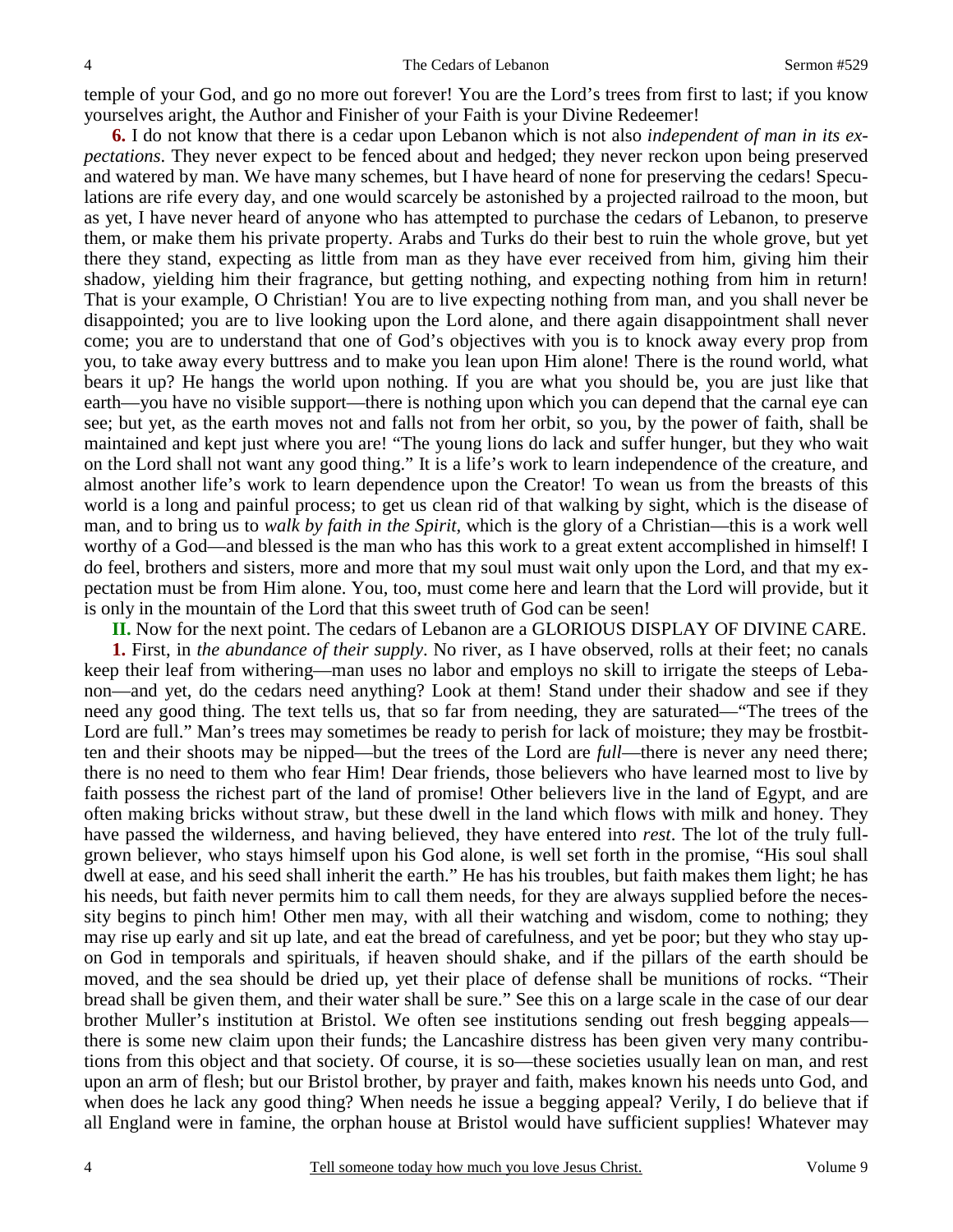#### Sermon #529 The Cedars of Lebanon

happen, the Lord has promised to hear prayer, and He will honor faith—the cedars of Lebanon shall be full if all the trees of the plain are famished! I would to God we could exhibit still more and more of the same principle of faith in the conduct of our college; and in that case, too, I am persuaded that whatever may occur and whatever may happen, as that is *God's* work, it can never lack! My confidence in that matter is in my God. I am glad that so many of the Lord's people are made the instruments to supply the needs of the college, but still, I look far higher. Sometimes, when friends say, "Mention it to the people," I do not like to do it, lest I should lean too much on you. God's own work shall be carried on by God's own means, and I am sure He will send what it requires, and in a way which shall be for the glory of His name! They are happy—I am a witness that they are—brothers and sisters, they are well supplied, who, like the cedars, exhibit divine Care and independence of man.

**2.** Again, note concerning these cedars that they are not only well supplied, but *they are always green*. Other trees refreshed with rivers, if they have the whole Nile at their roots, must drop their leaves once every year at the command of winter—and then, they stretch out their bare limbs, as if they prayed for the return of spring! The oaks of Bashan languish, the fig tree casts her leaves, the ash and the elm are ashamed, but you, O cedar, you live in perpetual spring! The green lawns of your horizontal branches fail not even in the year of drought; the birds *always* sing in your branches, and the storks make their nests in due season among your boughs. Dear brothers and sisters, it is so with the man who lives upon Christ alone! He has not the changes of other men; he has his trials, but he sings through them. The reason why many of us sink so low in spirit, and hang our harps on the willows, is only this—lack of faith! But if—

# *"Our faith is in the Lord alone, Our rock and refuge is His throne,"*

so that we can say with Habakkuk, "Though the fig tree shall not blossom," and so on, "yet will I rejoice in the Lord." Let our faith be vigorous and unstaggering; let us be planted up there where God has put us—on the rocky side of Lebanon—in the midst of all kinds of difficulties and dangers, yet, our leaf shall be always green, and we shall not know when drought comes!

**3.** Observe *the grandeur and size of these tree*s. I have found upon reference to Mr. Thompson's work, *The Laud and the Book*, that several of the trees measure 41 feet in girth, so that they are real giants of the forest! Think of it and admire—never watered by man, never cared for by him—depending upon God, and upon God alone—and yet, they have grown to the height of 100 feet and 40 feet in girth! Ah, and what magnificent Christians those are who come to rest upon God alone! You think, perhaps, that they, having so little supply from second causes, would be feeble! But, dear brothers and sisters, it is often that supply from beneath which makes us feeble; I believe it is our riches which make us poor, and our strength which makes us weak, for when I am weak, then am I strong; when I am brought down to feel that all the creatures put together could not help me the turn of a penny, when I know that all my power and wisdom, and strength is not worth so much as a rusty nail, if I put it altogether and strain it to the utmost, O then it is so blessed to get a grip of God—to strike one's root down to the heart of the rock of ages, and to rest alone on Him! The best Christians, the most splendid specimens of divine husbandry, are those who are most delivered from confidence in the creature! You shall read all biographies and you shall find in proportion as men become little in self, and little in creature love, and creature trust, they become great and mighty in their doings for the Lord!

**4.** Note next, *the fragrance* of these venerable trees. Hosea speaks of the smell of Lebanon, and we know that cedar wood was among the aromatic substances burned upon the altar of the sanctuary. Travelers tell us that when they stand under the cedars of Lebanon, the smell is most delightful; the fragrant cedar wood perfumes all the air. Now, few of men's trees do that; some of them do; the citron and the orange, and lemon load the air with sweets, but many others, cultivate them as we may, and nurture them with the greatest care, never can or will perfume the air. How sweetly do God's trees sweeten all about them! If your piety comes from God, and if you wait in spirit upon God, and lean only upon Him, there will be about you such a sweet fragrance that you shall be acceptable unto God in Christ Jesus, and acceptable to your brothers and sisters, and even an ungodly world shall perceive that there is in you the smell of a field that the Lord has blessed! No man will yield so delightful a perfume as the man who is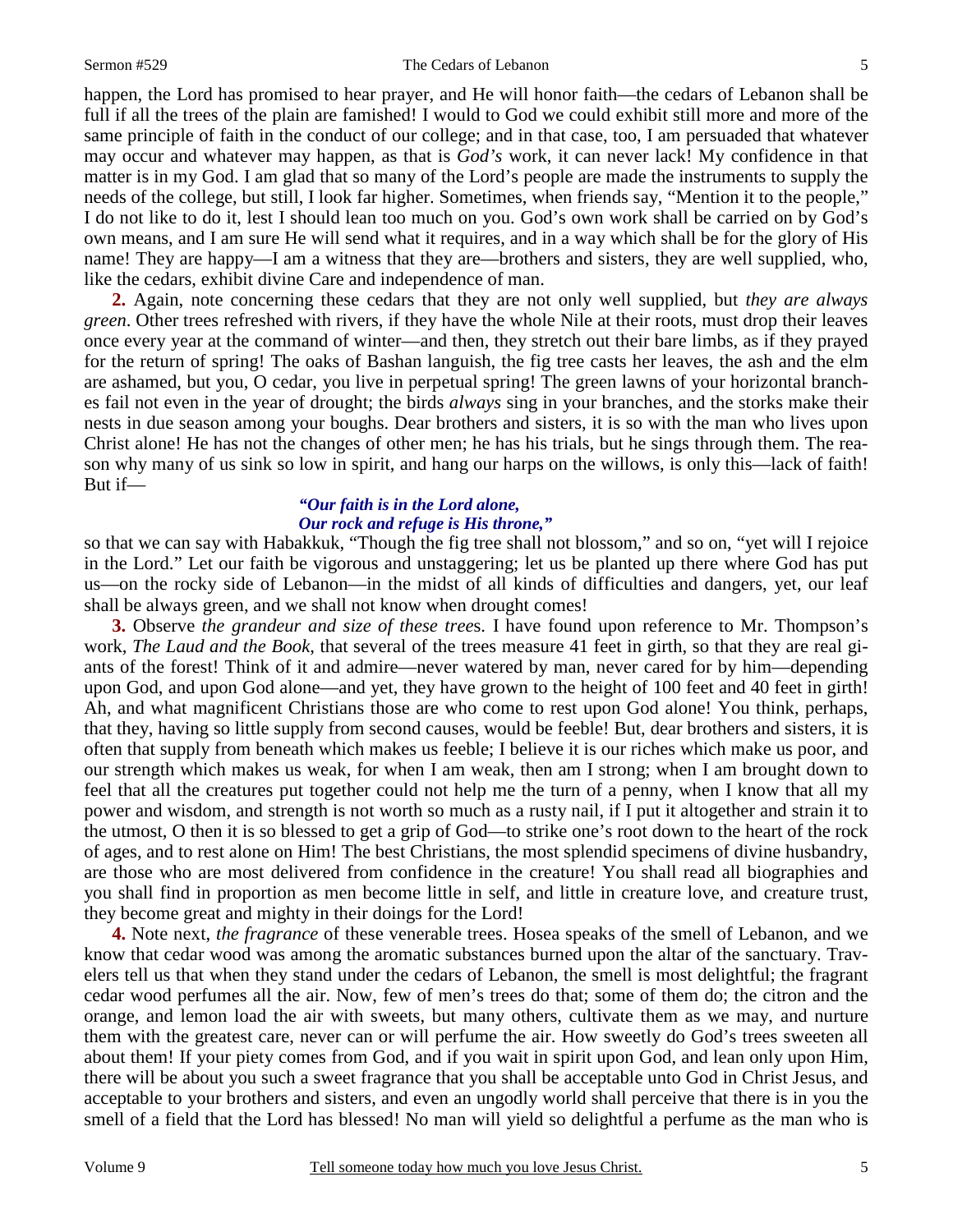much with Christ. The scented piece of clay declared that it owed its perfume to sleeping with a rose and if we have learned to rest upon the bosom of the Savior, if we have taught our soul to say, "My soul, wait only upon God, for my expectation is from Him"—our companionship and confidence in God will yield a sweet fragrance both to our words, to our actions, and to everything to which we set our hands!

**5.** Attentively think upon *the perpetuity of these cedars*. Do you remember how carnal men said, concerning certain works of faith which we ourselves attempted, "Ah, well, it may be all very well, it will last for a time; it is a sort of spurt of enthusiasm; it will last for a time, and then die out like a candle wick." Societies that are blessed with patrons, vice-presidents, secretaries, directors, subscribers, and that use flute, harp, sackbut, psaltery, dulcimer, and all kinds of music—those will get on; there is something to look at there; there is something tangible; but a scheme which lives only upon God?! The business man says, "I do not see it; I look at the pounds, shillings and pence; I have not learned to look at things unseen, I cannot confide in these visionary ideas." Now, every year somebody has said, "Muller, of Bristol, will come to nothing; Mr. So-and-So has died, that old gentleman who used to give him 2,000 pounds and 3,000 pounds a year. Now, he is dead, now, it will come to an end and cannot keep on." After his death somebody else was going to die, and that somebody died, but the orphans were still fed and housed! Even at this moment, the men of sight are prophesying evil against that marvel of faith in the same way they might tremble for the cedars and talk thus. Now, here are these cedars of God upon the top of Lebanon, with nobody to take care of them—they will surely be destroyed. What? No society pledged to guarantee their preservation? Why, there will not be one of them left in three weeks! They will be cut down for the sake of their timber, or carried off piecemeal by tourists. Ah, but my dear brothers and sisters, there are some of those cedars that can be reckoned to be at the very least, 3,500 years old, and some of them are doubtless older; and we cannot, of course, except by cutting them down, discover their precise age by counting the rings. But, there they stand, and have stood all those hundreds and thousands of years with no ranger of the forest to look after them—just God Himself to be the husbandman and keeper of them all! Depend upon it Christian, if you rest upon God, your simple faith is a principle which you may use, not only for 10 or 20 years, but all your threescore years and ten! It serves you in your youth to be your joy—it shall serve you in your old age to be your staff; if you could outlive Methuselah, yet still you would find that God would keep the cedars full, and preserve you among them safely even to the end.

**6.** I conclude this head by noticing that these cedars *are very venerable*. A traveler declares that often as he has stayed beneath their shadow, he has never done so without feeling a solemn awe. Mr. Thompson has slept under their shade on one or two occasions, and as he has looked up and seen the stars, and sometimes climbed up the cedars, and marked how they spread out all their branches horizontally, making a series of green lawns one above another, he says he has never gazed upon them without feeling there was something holy in the spot. The mountain tribes treat them with superstitious reverence, calling them saints, and giving to each a name. They command, for their antiquity and glory, the veneration of man. Scarcely could even the brute pass them, one would think, without looking up with something of respect. It is most evidently so with the Christian who lives wholly upon God! Your common sort of Christians who have very little faith and live by feelings—your ordinary sort of Christians who live half by faith, and half by works—mere professors who have never entered into the secret place of the tabernacle of the Most High, and think all I am talking about to be mere mysticism; these, I say, who do not understand the word "faith" to be so broad that it encompasses the whole of human life, so deep that it penetrates to the depths of the heart, and yet so high that hope cannot desire anything greater than faith can give—those who have not fully learned faith, have no respect from among men, but those who can act upon the supernatural principle of depending upon God, sooner or later will get the respect even of the most careless! The day is coming when these cedars of God shall be honored in the eyes of the most ungodly—in that great day when the wicked shall rise to shame and everlasting contempt, then these cedars of God shall have their time of honor, and the whole world shall know them to be plants of the Lord's right-hand planting! I leave this point. I wish, dear friends that you and I knew more and more what it was to live upon the Lord alone. I believe it is the safest way of life, and I am certain it is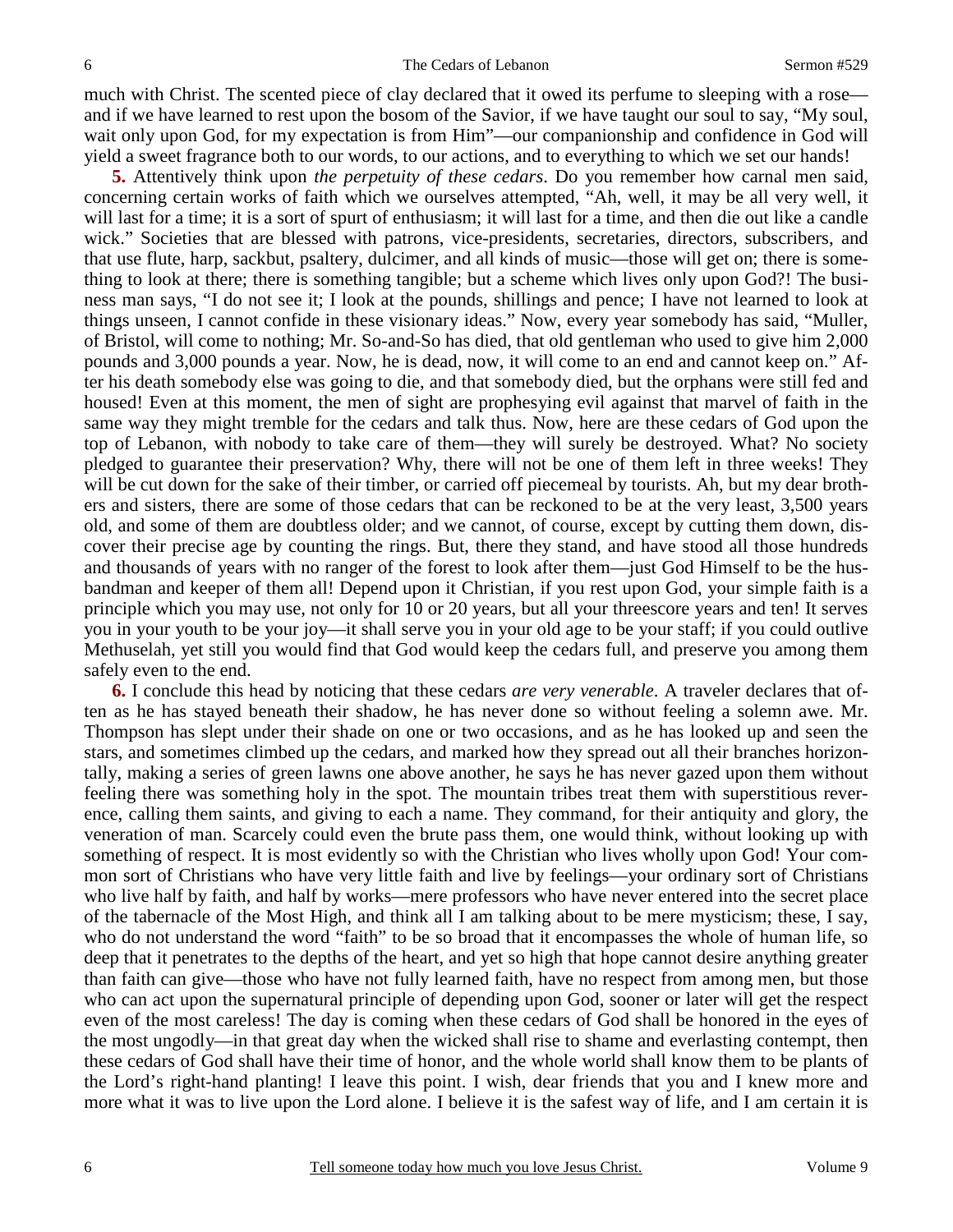the happiest. Let the cedar's lot be my lot, let me have my God to be my sole stay and my support, and I shall be rich to all the intents of bliss!

**III.** Now, for the third and last point. Taking the text as it stands, and reading it, "The trees of the Lord are full of sap," which, although it is not in the original, is not, after all, violence to it. It is not a literal translation, but still, it is a free translation that does not violate the sense of the Hebrew. Taking our version, I get my third particular, FULLNESS OF LIVING PRINCIPLE.

**1.** "The trees of the Lord are full of sap," of which, I shall notice first, that this is *vitally necessary*. Without sap, the cedar is no tree, it becomes a dead post and nothing more; sap is necessary to make it flourish and exist. Without the life of God in the heart, a man is no Christian; he may attend his church twice every Sunday, or he may go to chapel; he may read his Bible regularly, and have family prayers in his house; he may subscribe his guineas to all sorts of societies; he may be very kind to the poor; he may be one whose outward life and conversation are quite beyond rebuke, and yet, unless he has been bornagain and has been made a partaker of the mysterious Spirit of the living God, he is not one of the Lord's trees! Vitality is essential to a Christian. We call not dead ones, sons, and if you have not been quickened, you cannot be children of God. It is not likely that Christ is married to a dead corpse, and if you have not been quickened by divine grace, you are not His bride, nor even a member of His family! The body always ejects dead substances; with great pain and difficulty, a decayed bone is pushed out from the flesh, through an ulcer, perhaps—but out it must come. Even so, there are no dead members of Christ's body—painfully would the body strive to eject such a member. There must be *life—*a vital principle infused into us by God the Holy Spirit. The trees of the Lord are, without exception, full of sap.

**2.** Next, *essentially mysterious*. I do not understand the sap—I suppose the botanist may. The sap is the blood of the tree, and in the tree there is a circulation very much like the circulation of the blood through our veins and heart. But who understands the circulation of the blood—it is a great mystery—by what force it rises, and by what power it descends again? Who shall tell how that river of life is guided? It is a divine mystery. So is it with the life within us—it is a greater mystery still. You may discover the sea, and understand it, but never the life of God in a Christian! This is God Himself in a Christian, God infused into the Christian's soul as a divine principle. How shall I set this forth? Regeneration is the Holy Spirit coming into a man, and becoming that man's life; and the life in a believer afterward feeds upon the flesh and blood of Christ—like sustaining like—divine life being sustained by divine food! Do you know anything about this mystery? "The wind blows where it wishes, and you hear the sound thereof, but cannot tell where it comes and where it goes: so is everyone who is born of the Spirit." Everyone who is a tree of the Lord must be full of this essential mystery—"The trees of the Lord are full of sap."

**3.** Thirdly, it is *radically secret;* note that. Who knows how the roots get their sap? They go searching through the soil with their little roots, looking for that food which is exactly suitable to the constitution of the tree. But how they transmute the mineral into the vegetable, how they suck out the various gasses, or draw out the particles they need, who can tell? Now, our root is Christ, our life is hid in Him. This is the secret of the Lord! The root of the Christian is as secret as the life itself; who can comprehend the mystery of the life within the believer, and the root of that life, that vital union with Christ, that reception of divine grace—no, of his very soul out of the wounds of the Savior—who shall explain this? We can only say this, however divine grace flows there from Jesus, it must be there, and it must come from Christ—for all the trees of the Lord are full of sap.

**4.** Then, again, it is *permanently active.* In the Christian, the divine life is always active—not in fruit-bearing, but in some operation within. The sap in the cedar never lies still; the sap in common trees is still in the winter, and if you cut a tree in the early spring, as I unfortunately did, then the sap comes streaming down in great white streams from the wound you have made, because the sap has begun to flow. The tree should be cut at some other period of the year—but the cedar always has its sap active; perforate it when you may, a gum begins to exude at all times. So is it with the Christian! His *divine graces* are not all of them active, but the *life* is always active. My hand is not always moving, but *my blood* is. I am not always working for God, but my heart is always living upon God. The essential life of the Christian never dies—never ceases from being in active operation. There is a seed in him which cannot sin, because it is born of God, but which must still go towards holiness, because it comes from God.